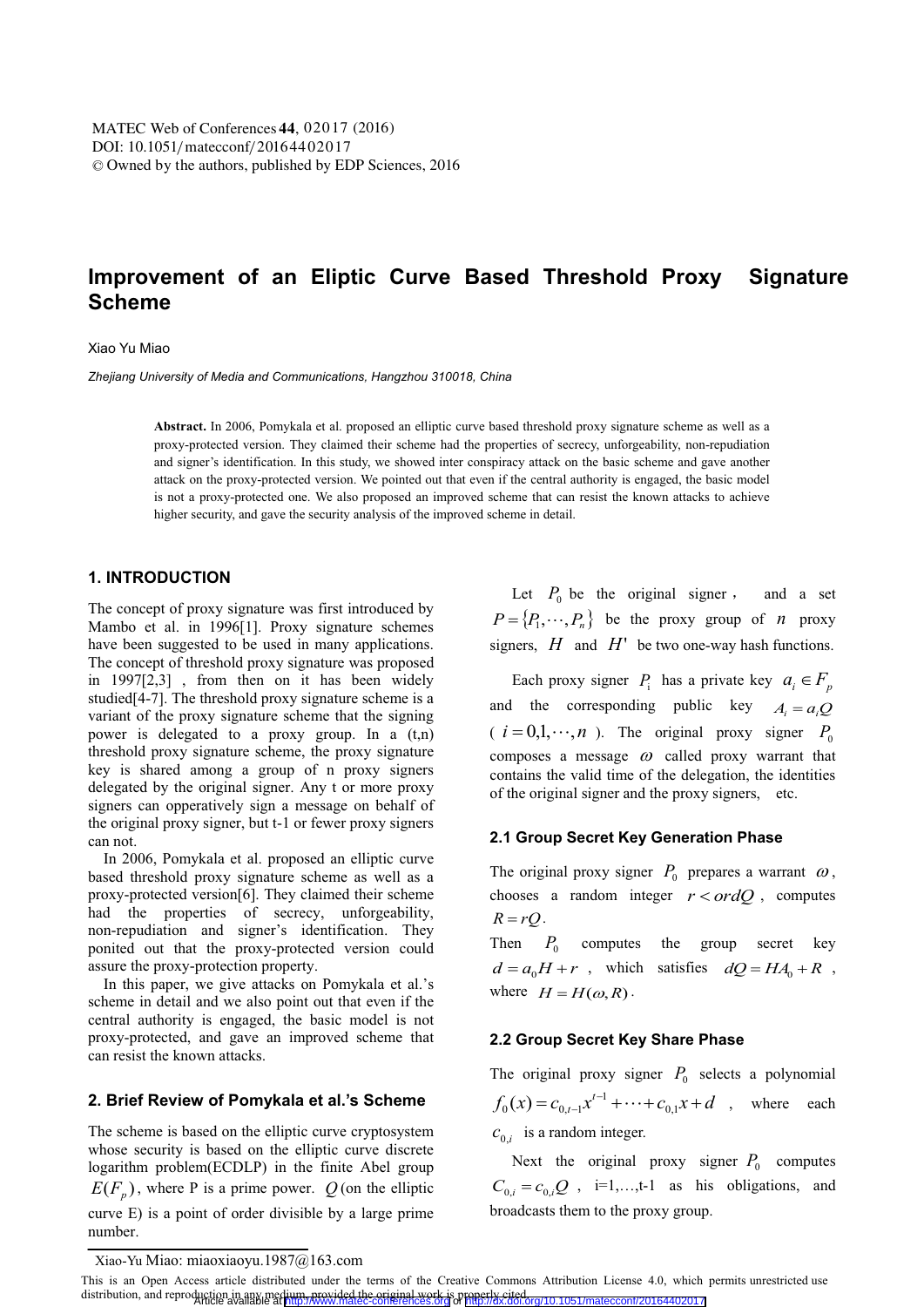The original proxy signer  $P_0$  computes  $P_i$  's group secret key share as  $y_{i0} = f_0(x_i)$ , where  $x_i$ denotes  $P_i$ 's public identity. Then  $P_0$  sends  $y_{i0}$ to each  $P_i$  via a secure channel.

With the obligations, each proxy signer *P*<sub>i</sub> verifies the validity of  $y_{i0}$  by checking whether or not  $y_{i0}Q = HA_0 + R + \sum_{i=1}^{i-1} C_{0,i} x_i^j$ *t*  $y_{i0}Q = HA_0 + R + \sum_{i=1}^{t-1} C_{0,i}x^{i}$  $\overline{a}$  $= H A_0 + R + \sum_{i=1}^{t-1}$  ${}_{0}Q = HA_{0} + R + \sum_{j=1} C_{0,j} x_{i}^{j}$ , accepts the

group secret key share if and only if the verification equation holds.

# **2.3 Proxy Signature Generation Phase**

Without loss of generality, let  $B = \{P_1, \dots, P_t\}$  be the subset of t proxy signers from the group  $P = \{P_1, \dots, P_n\}$ .

(1) Each proxy signer  $P_i \in B$  selects a secret polynomial  $f_i(x) = c_{i,t-1}x^{t-1} + \cdots + c_{i,1}x + c_{i,0} + a_i$ , where  $c_{i,k}$  is a random integer  $\langle \text{ord}Q \text{ in } F_p, \text{ for }$  $k = 0, 1, \dots, t-1$ , and  $a_i$  is the secret key of  $P_i$  for i=1,…,t.

(2) Then each proxy signer  $P_i$  computes and broadcast  $C_{i,k} = c_{i,k} Q$  as his obligations, for  $k = 0, 1, \dots, t-1$ .

(3) Each  $P_i$  computes  $H' = H'(\omega, R, M, B)$ ,  $y_{ii} = H' f_i(x_i)$ , and sends  $y_{ii}$  to  $P_i$  by a secret channels, for  $j=1,\ldots,t-1$ ,  $i \neq j$ .

(4) Each proxy signer  $P_i$  verifies the t-1 values from other proxy signers by checking the equtions

$$
y_{ji}Q = H'\left(A_i + \sum_{k=0}^{i-1} x_j^k C_{j,k}\right), i = 1,2,\dots,t, i \neq j.
$$

If all of the above equations hold, each proxy signer

$$
P_j \text{ computes } s_j = \sum_{i=1}^t y_{ji}, \text{ for } j=1,...,t.
$$

In fact,

$$
s_j = \sum_{i=1}^{t} y_{ji} = H^{\dagger} f(x_j)
$$
  
\n
$$
= H^{\dagger} \left( x_j^{t-1} \sum_{i=1}^{t} c_{i,t-1} + \dots + \sum_{i=1}^{t} c_{i,0} + \sum_{i=1}^{t} a_i \right)
$$
  
\nThen  
\n
$$
F(x) = f(x)Q
$$
  
\n
$$
= x^{t-1} \sum_{i=1}^{t} C_{i,t-1} + \dots + x \sum_{i=1}^{t} C_{i,1} + \sum_{i=1}^{t} C_{i,0} + \sum_{i=1}^{t} A_i
$$
  
\nLet  $C_k = \sum_{i=1}^{t} C_{i,k}$ ,  $k = 0,1,\dots, t-1$ ,  $A^{\dagger} = \sum_{i=1}^{t} A_i$ .

(5) Each proxy signer  $P_i$  computes his partial proxy signature on M as

$$
\sigma_j = y_{j0} + \sum_{i=1}^t y_{ji} = y_{j0} + s_j, j=1,...,t.
$$

Then each proxy signer  $P_i$  sends his partial proxy signature  $\sigma_i$  to other proxy signers via secret channels.

.

The shares can be verified by checking the equations *t* L

$$
\sigma_j Q = HA_0 + R + \sum_{k=1}^{j-1} x_j^k C_{0,k}
$$
  
+ 
$$
\sum_{P_j \in B} \left[ H' \left( A_j + \sum_{k=0}^{j-1} x_j^k C_{j,k} \right) \right], j = 1, 2, \cdots, t
$$

(6) If all of the above equations hold, the threshold proxy signature on M is  $(M, C_0^+, A^*, \sigma, \omega, B, R)$ ,

where 
$$
\sigma = \sum_{j=1}^{t} \sigma_j \lambda_j^B(0)
$$
,  $\lambda_j^B(0) = \prod_{k \neq j}^{k=1, \dots, t} \frac{-x_k}{x_j - x_k}$ .

### **2.4 Verification of the Signature**

To verify the threshold proxy signature  $(M, C_0', A', \sigma, w, B, R)$ , firstly, the verifier checks the warrant  $\omega$ . If the validity has expired, the signature is invalid.

Otherwise, the verifier computes  $H = H(\omega, R)$ and  $H' = H'(\omega, R, M, B)$ , checks the verification equation  $\sigma Q = HA_0 + R + H'(C_0' + A')$ . The verifier accepts the signature if and only if the verification equation holds.

# **3. Crptanalysis of Pomykala et al.** ÿ **s Scheme**

### **3.1 Inter Conspiracy Attack on Pomykala et al.'s Scheme**

Firstly, we ponit out that the Pomykala et al.'s scheme is vulnerable to the inter conspiracy attack as following.

Let  $T = \{P_{i_1}, \dots, P_{i_i}\}$  be an arbitrary subset of t proxy signers from  $P = \{P_1, \dots, P_n\}$ , and  $(M, C_0', A', \sigma, w, B, R)$  be a valid signature by  $B = \{P_1, \dots, P_t\}.$ 

Then the proxy signers in T can reconstruct the proxy signature key using Lagrange interpolation formula

$$
d = \sum_{j=1}^{t} f_0(x_j) \lambda_j^{B}(0), \ \lambda_j^{B}(0) = \prod_{k=1}^{k=1,\dots,t} \frac{-x_k}{x_j - x_k}.
$$

Then any user  $P_c \in T$  can generate a forged threshold proxy signature of any message  $M'$  on behalf of the original signer  $P_0$  as  $M \cap C$ <sup>*N*</sup>

$$
(M', C_0', A', \sigma', \omega, B, R), \text{ where}
$$
  
\n
$$
\sigma' = d + \frac{H_C'(\sigma - d)}{H'}, \quad H_C' = H'(\omega, R, M', B),
$$
  
\n
$$
H' = H'(\omega, R, M, B) \quad \text{The forged signature}
$$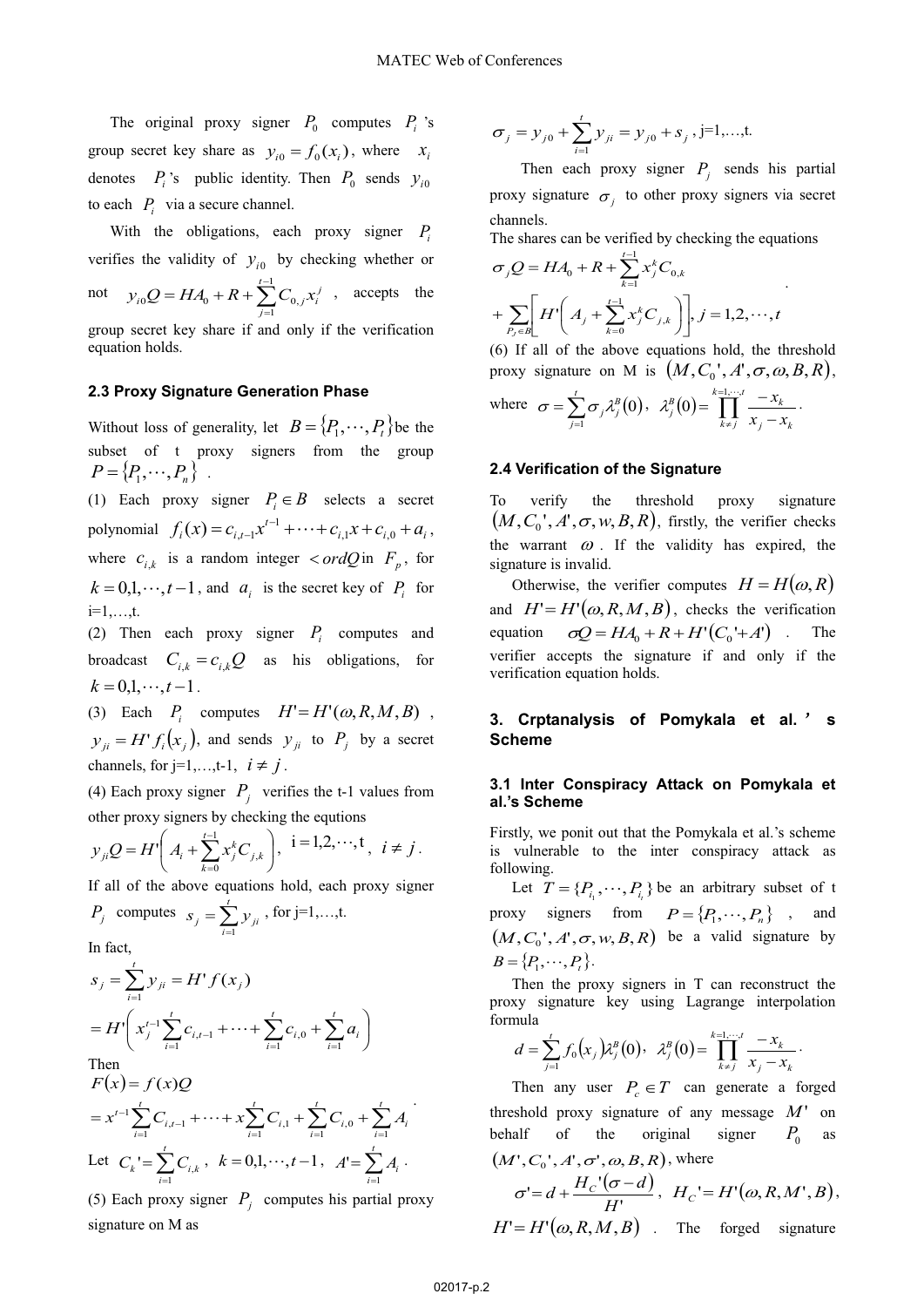$(M', C_0', A', \sigma', \omega, M', B, R)$  can pass the

certification in the valid delegation period, because  
\n
$$
\sigma'Q = dQ + \frac{H_c'(\sigma - d)}{H'}Q
$$
\n
$$
= HA_0 + R + H_c'F(0)
$$
\n
$$
= H(\omega, R)A_0 + R + H'(\omega, R, M', B)(C_0' + A')
$$

### **3.2 Attack on the Proxy-protected Version**

Pomykala et al. claimed that if the central authority is not engaged, the basic model is not a proxy protect one. In the following part we'll show that the Pomykala et al.'s scheme doesn't satisfy the proxy-protected property even if a central authority is engaged.

The original proxy signer  $P_0$  can forge a signature using a previous signature  $(M, C_0, A', \sigma, w, B, R)$  and the corresponding group secret key d, on behalf of B as follows.

The original signer  $P_0$  computes a valid warrant  $\omega'$ of any message  $M'$ , chooses  $r' < ordQ$ , computes  $R' = r'Q$ ,  $H_1 = H(\omega', R')$ . Let  $d' = a_0H_1 + r'$ be the group secret key.

 The forged threshold proxy signature is  $(M', C_0', A', \sigma', \omega', B, R')$ , where  $=d' + \frac{H_2(\sigma - d)}{H_2}$ 

$$
\sigma' = d' + \frac{H_2(\sigma - d)}{H'}, \quad H_2 = H'(\omega', R', M', B) ,
$$
  
H' = H'(\omega, R, M, B).

 Then we show that the forged signature  $(M', C_0', A', \sigma', \omega', B, R')$  can pass the certification. Obviously, the warrant  $\omega'$  can always pass the verification because it is generated validly by the original signer. And by computing  $H_1 = H(\omega', R')$ and  $H_2 = H'(\omega', R', M', B)$ , the forged signature satisfies the verification equations

$$
\sigma'Q = d'Q + \frac{H_2(\sigma - d)}{H'}Q
$$

$$
= H_1A_0 + R' + H_2(C_0' + A')
$$

### **4. The improved threshold proxy signature scheme**

The group secret key generation phase and group secret key share key share phase are the same as those in Pomykala et al.'s Scheme.

 The proxy signature generation phase is as following.

 Let C be an appointed clerk, who is one of the proxy signers in P, and  $B = \{P_1, \dots, P_t\}$  be the subset of proxy signers from  $P = \{P_1, \dots, P_n\}$ , who actually make the threshold proxy signature on behalf of  $P_0$ .

(1) The t proxy signers of B cooperate to reconstruct the proxy signature key using the Lagrange Interpolation Formula:

$$
d = \sum_{j=1}^{t} f_0(x_j) \lambda_j^B(0), \ \ \lambda_j^B(0) = \prod_{k \neq j}^{k=1, \dots, t} \frac{-x_k}{x_j - x_k}.
$$

(2) Each proxy signer  $P_i \in B$  chooses a random integer  $k_i < \text{ord}Q$  as his secret information. Then  $P_i$  computes and broadcast  $K_i = k_i Q$ , let  $\sum_{i=1}^t$  $=\sum^t$  $K = \sum_{i=1}^{i} K_i$ 1 .

*P*<sub>*i*</sub> computes  $\delta_i = d + a_i + k_i H(K_i, M)$ , let  $\delta_i$  be his partial secret key.

(3) Each proxy signer  $P_i \in B$  chooses a polynomial

$$
f_i(x) = c_{i,t-1}x^{t-1} + \cdots + c_{i,1}x + c_{i,0} + \delta_i,
$$

where  $c_{i,k} < \text{ord}Q$ ,  $k = 0,1,\dots, t-1$ , is a random integer. Computes and broadcasts  $C_{i,k} = c_{i,k} Q$  for  $k = 0,1,\dots, t-1$ .

*P<sub>i</sub>* computes  $H' = H'(\omega, K, M, B)$  and  $y_{ii} = H' f_i(x_i)$ , sents  $y_{ii}$  to  $P_i$  via secret channels, where  $i=1,\ldots,t-1$ ,  $i \neq j$ .

(4) Each  $P_i$  verifies t-1 values by checking the equations

$$
y_{ji}Q = H'\left(\sum_{k=0}^{t-1} x_j^k C_{i,k} + HA_0 + R + A_i + K_i H(K_i, M)\right)
$$
  
If all of the equations hold,  $P_j$  computes  

$$
s_j = \sum_{i=1}^t y_{ji} = H'f(x_j), \text{ and his partial signature}
$$

$$
\sigma_j = k_j + s_j \lambda_j^B(0), \text{ where}
$$

$$
f(x) = x^{t-1} \sum_{i=1}^{t} c_{i,t-1} + \cdots + \sum_{i=1}^{t} c_{i,0} + \sum_{i=1}^{t} \delta_i.
$$

Then  $P_j$  sends  $\delta_j$  to the clerk C.

(5) The clerk verifies these partial signatures by checking the equations

$$
\sigma_j Q = K_j + H'[\mathbf{x}_j^{t-1} C_{i-1} + ... + x_j C_1' + t (HA_0 + R)
$$
  
+ A'+ $\sum_{i=1}^t K_i H(K_i, M) ] \lambda_j^B(0)$   
where  $C_k' = \sum_{i=1}^t C_{i,k}, A' = \sum_{i=1}^t A_i$ 

(6) If all equations hold, the clerk computes  $\sum_{i=1}^t$  $=\sum_{i=1}^{\infty}$  $\sum_{j=1}$  $\sigma_j$ 1  $\sigma = \sum \sigma_i$ .